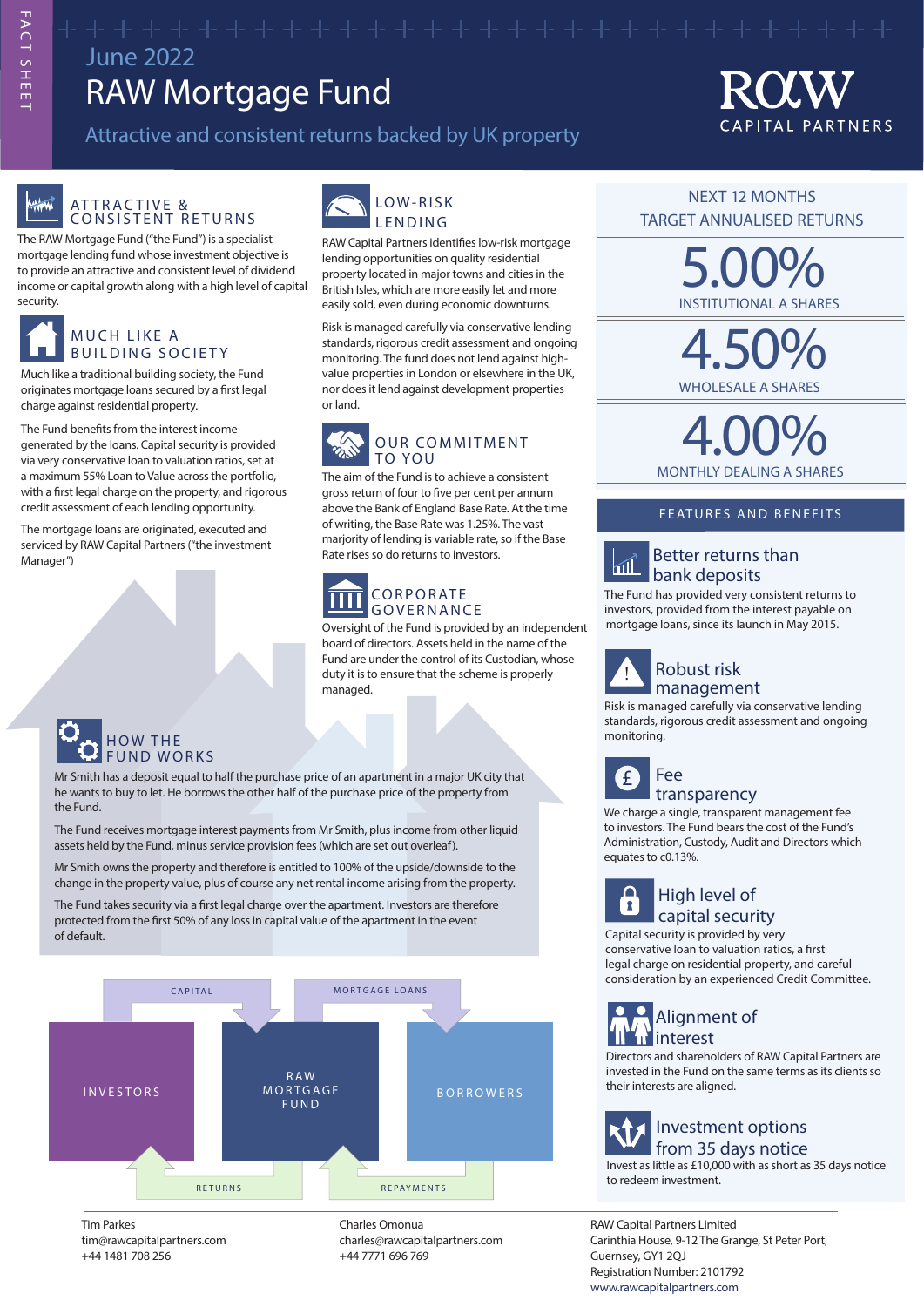#### SUMMARY OF BENFEITS AND RISKS - PRIVATE INVESTORS SHOULD READ THESE CAREFULLY

| <b>BENEFITS</b>                                                                                                                                                                                                                              | <b>RISKS</b>                                                                                                                                                                                                                                                                        |
|----------------------------------------------------------------------------------------------------------------------------------------------------------------------------------------------------------------------------------------------|-------------------------------------------------------------------------------------------------------------------------------------------------------------------------------------------------------------------------------------------------------------------------------------|
| Consistent investment performance and returns for investors from a well-es-                                                                                                                                                                  | Depending on the Share Class you choose, a minimum of 35, 90 or 180 days'                                                                                                                                                                                                           |
| tablished investment strategy.                                                                                                                                                                                                               | written notice of withdrawal is required to access your capital.                                                                                                                                                                                                                    |
| Low volatility. The value of the Fund does not fluctuate up and down like the<br>stock market or many equity-based investments.                                                                                                              | Redemption proceeds are only available after independent calculations of<br>the Fund valuation have been completed, checked and agreed. Usually this<br>process takes approximately 10 working days of a calendar quarter end.                                                      |
| Strong protection for your capital from underlying loans secured against<br>residential property in the British Isles, the Fund has a first legal charge in<br>each case.                                                                    | Any investment in the Fund is not protected by the Guernsey Banking Com-<br>pensation Scheme.                                                                                                                                                                                       |
| The Fund lends against residential property, much like a building society, at<br>low loan to valuation ratios with a maximum of 55% loan to value on a single<br>property resulting in a portfolio of loans with strong downside protection. | The Fund makes mortgage loans secured against residential property, much<br>like a building society. These loans are each typically for 5 years. Therefore,<br>there is a possibility that investors might have to wait longer for redemptions<br>than the specified notice period. |
| Property values would need to fall very significantly before there was a major                                                                                                                                                               | If there was a very significant decline in UK house prices, the capital value of                                                                                                                                                                                                    |
| negative impact on the capital value of the Fund.                                                                                                                                                                                            | the Fund could be impacted. This may result in losses for investors.                                                                                                                                                                                                                |
| Directors' of the Investment Manager and its shareholders are significant                                                                                                                                                                    | There are no quarantees that the historic performance of the Fund can be                                                                                                                                                                                                            |
| investors in the Fund.                                                                                                                                                                                                                       | repeated in the future.                                                                                                                                                                                                                                                             |
| All properties are valued independently by a hand-picked panel of RICS quali-                                                                                                                                                                | Professional counterparties, such as valuers and solicitors, can make mistakes                                                                                                                                                                                                      |
| fied valuers. Solicitors are used to complete transactions and security checks.                                                                                                                                                              | (however, we do check their professional insurance cover thoroughly).                                                                                                                                                                                                               |
| All loans made by the Fund are carefully considered by an experienced Credit                                                                                                                                                                 | Not all risks can be foreseen and so there are other potential risks that may                                                                                                                                                                                                       |
| Committee.                                                                                                                                                                                                                                   | impact the performance of the Fund and the value of your investment.                                                                                                                                                                                                                |

This summary is based on performance of the Fund to date and the Investment Manager's reasonable expectations of future performance. Detailed information is available in the Fund's Scheme and<br>Supplemental Particulars. If i

## EXPECTED RISK PROFILE

This rating is designed to help investors understand the uncertainties both for loss and for growth that may affect their investment. It is classified in the category indicated above due to its expected<br>behaviour. The lowe

#### SHARE CLASSES

| Share class            | Next 12 months<br>target net return | Last 12 months actual<br>net return | Minimum investment | Maximum investment   | Ongoing charges<br>figure |
|------------------------|-------------------------------------|-------------------------------------|--------------------|----------------------|---------------------------|
| <b>Monthly Dealing</b> | 4.00%                               | 3.65%                               | £10,000            | £100,000             | 1.70%                     |
| Wholesale              | 4.50%                               | 4.18%                               | £10,000            | £5,000,000           | 1.20%                     |
| Institutional          | 5.00%                               | 4.71%                               | £2,500,000         | <b>By discussion</b> | 0.69%                     |

The Investment Manager charges a single, transparent management fee in relation to each share class. The Fund bears the cost of the Fund's Administration, Custody, Audit and Directors. Further detail of<br>these and other fee

#### REDEMPTIONS

| <b>Share Class</b> | Redemption notice required | Redemption dealing days on first business<br>day of: | Settlement Normally Within: |
|--------------------|----------------------------|------------------------------------------------------|-----------------------------|
| Monthly Dealing    | 35 calendar days           | Each Month                                           | +10 business days           |
| Wholesale          | 90 calendar days           | January, April, July and October                     | +10 business days           |
| Institutional      | 180 calendar days          | January, April July and October                      | +10 business days           |

All Redemption requests must be received by midday (12:00) GMT

Neither the Investment Manager nor the Fund are deposit taking institutions. Any investment in the Fund is not covered by the Guernsey Banking Deposit Compensation Scheme. Investors should read the RAW Alpha PCC Limited Scheme Particulars and RAW Mortgage Fund Supplemental Particulars before they invest.

The information contained in this document does not constitute an offer to sell or solicitation to buy an investment, nor should it be construed as investment advice. Target returns cannot be guaranteed. The value of an investment may go down as well as up. It is recommended that potential investors take appropriate investment and/or tax advice before making an investment.

The Investment Manager is licensed and regulated by the Guernsey Financial Services Commission (GFSC) having reference number 2101792. The Fund is a cell of RAW Alpha PCC Limited, a protected cell company registered with limited liability in Guernsey on 10 December 2012 having registration number 55993. The Fund is authorised as an open-ended Class B scheme by the GFSC with reference number 2103625.

Tim Parkes tim@rawcapitalpartners.com +44 1481 708 256

Charles Omonua charles@rawcapitalpartners.com +44 7771 696 769

RAW Capital Partners Limited Carinthia House, 9-12 The Grange, St Peter Port, Guernsey, GY1 2QJ Registration Number: 2101792 www.rawcapitalpartners.com